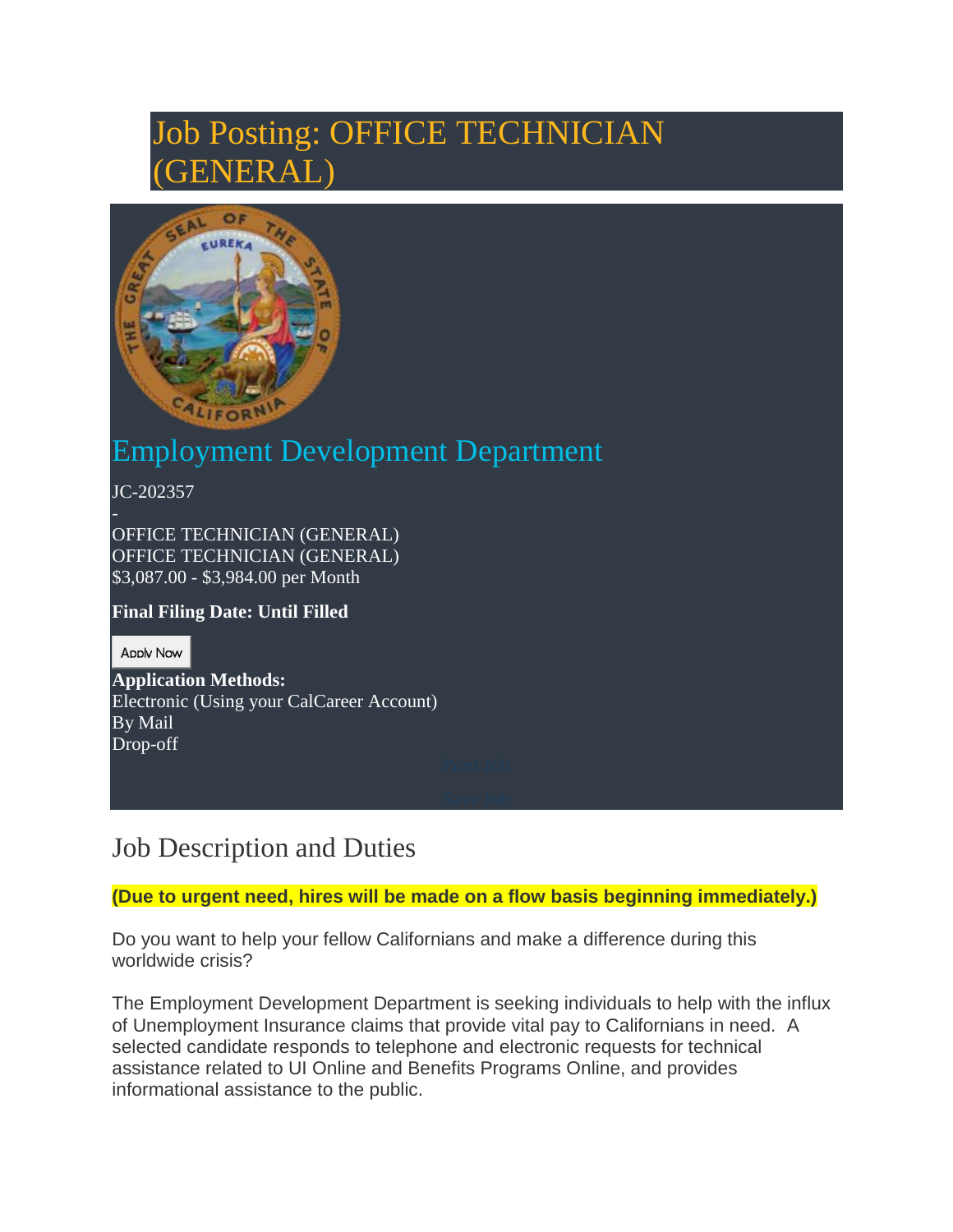POSITIONS MAY BECOME PERMANENT INTERMITTENT.

Location of Positions

Positions are located STATEWIDE and currently, work will be conducted at an EDD office.

Future work may be available at your home via telework.

Telephone interviews will be conducted for selected candidates; therefore, candidates may be receiving a call from a blocked number.

To be considered for a position applicants must have eligibility on the Office Technician (General) list. To apply and take the examination to attain eligibility, applicants must go to https://www.calcareers.ca.gov/CalHrPublic/Exams/Bulletin.aspx?examCD=4PB2401 and click on the link under "Official Exam Bulletin".

You will find additional information about the job in the **[Duty Statement](https://www.calcareers.ca.gov/CalHrPublic/FileDownload.aspx?aid=11088712&name=OTPositionStatementFinal.pdf)**.

# Working Conditions

40 hour work week conducted between the hours of 8:00 a.m. and 8:00 p.m., 7 days a week. Schedules may be flexible. Overtime may be required.

# Minimum Requirements

You will find the Minimum Requirements in the Class Specification.

[OFFICE TECHNICIAN \(GENERAL\)](https://hrnet.calhr.ca.gov/CalHRNet/SpecCrossReference.aspx?ClassID=1138)

### Additional Documents

- [Job Application Package Checklist](http://calcareers.ca.gov/CalHrPublic/Jobs/JobApplicationPackageChecklist.aspx?JobControlId=202357)
- [Duty Statement](https://www.calcareers.ca.gov/CalHrPublic/FileDownload.aspx?aid=11088712&name=OTPositionStatementFinal.pdf)

### Position Details

**Job Code #:** JC-202357 **Position #(s):** 280-999-1138-XXX **Working Title: OFFICE TECHNICIAN (GENERAL) Classification:** OFFICE TECHNICIAN (GENERAL) \$3,087.00 - \$3,984.00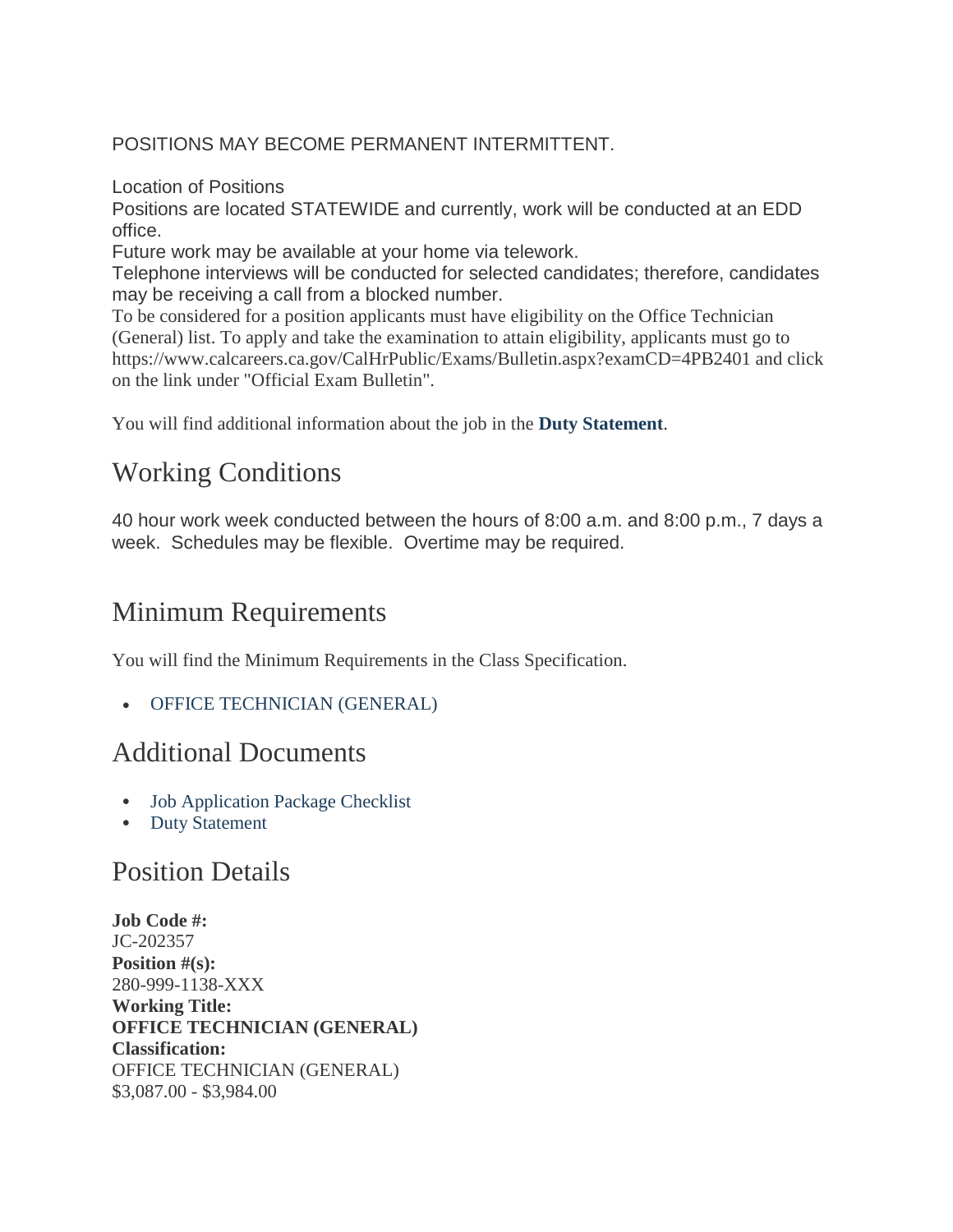**# of Positions:** Multiple **Work Location:** California **Job Type:** 12 Month Limited Term, Intermittent - 1500 Hours **Work Shift:** 40 hours per week with potential OT **Work Week:** Flexible between 8:00 a.m. - 8:00 p.m.

### Department Information

The Employment Development Department (EDD) is one of the largest State departments with employees at hundreds of service locations. For more than 70 years, the EDD has connected millions of job seekers and employers in an effort to build the economy of the Golden State. In order to continue our mission, we are constantly looking for the best and the brightest to join our ranks. Working at EDD presents many opportunities. If you strive to make a difference, we invite you to seek a career with EDD.

Department Website: [http://www.edd.ca.gov](http://www.edd.ca.gov/)

Department Website: [http://www.edd.ca.gov](http://www.edd.ca.gov/)



## Special Requirements

Background Investigation is required The position(s) may require an applicant to pass a background investigation.

The investigation will consist of completion of a personal history statement and fingerprinting checks with the Federal Bureau of Investigation, Department of Justice, and/or local law enforcement agencies.

During the background investigation, the Employment Development Department (EDD) may review information to verify your compliance with EDD benefit programs. EDD benefit programs include payments issued to individuals for Unemployment Insurance, Disability Insurance, and Paid Family Leave. Non-compliance represents overpayments that were issued by the EDD to individuals due to inaccurate and/or fraudulent information provided by the individual. Any failure to comply with EDD benefit programs may prevent you from being hired at the EDD.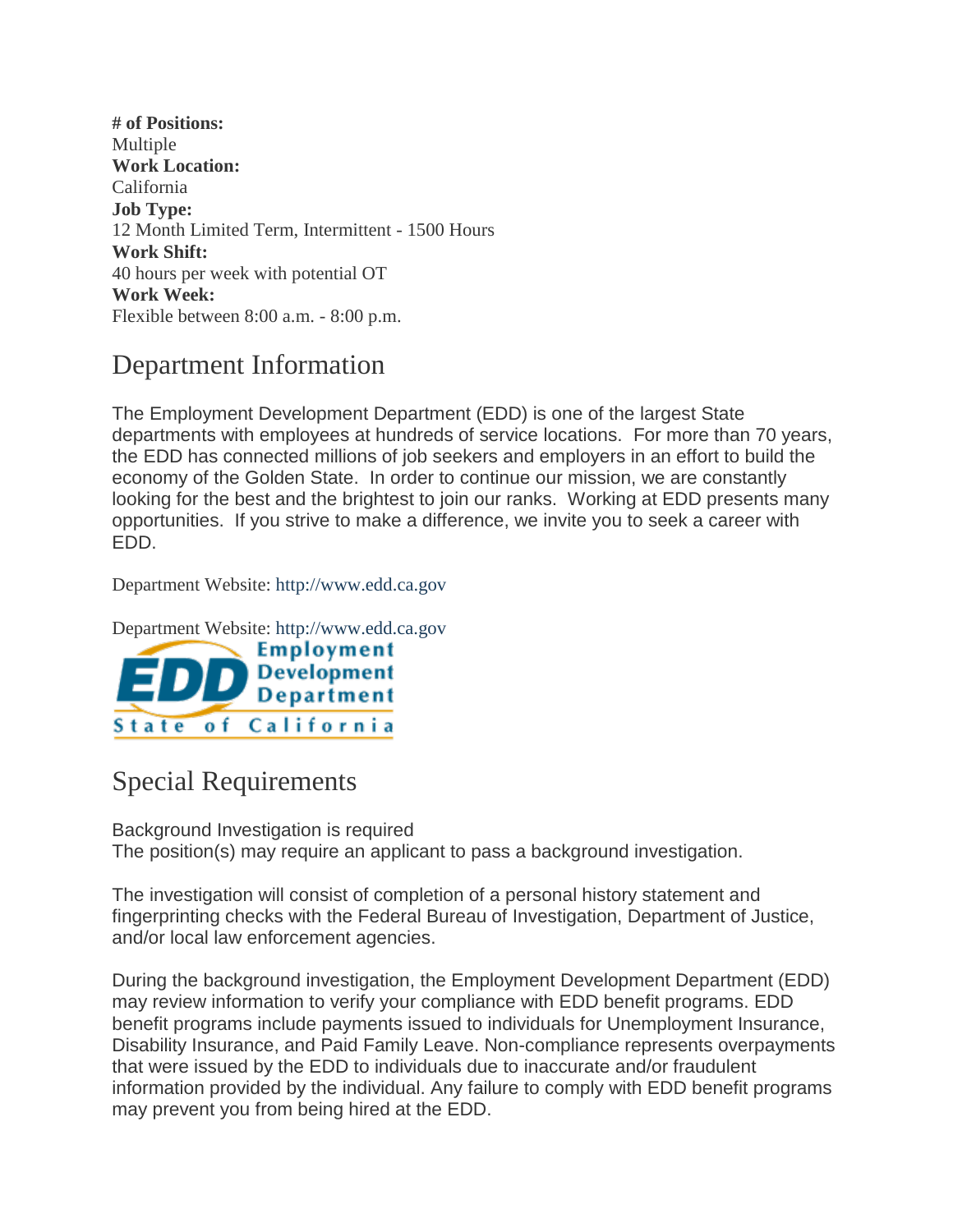# Application Instructions

Dates printed on Mobile Bar Codes, such as the Quick Response (QR) Codes available at the USPS, are not considered Postmark dates for the purpose of determining timely filing of an application.

Final Filing Date: Until Filled

#### **Who May Apply**

Individuals who are currently in the classification, eligible for lateral transfer, eligible for reinstatement, have list eligibility, are in the process of obtaining list eligibility, or have SROA and/or Surplus eligibility (please attach your letter, if available). SROA and Surplus candidates are given priority; therefore, individuals with other eligibility may be considered in the event no SROA or Surplus candidates apply.

Applications will be screened and only the most qualified applicants will be selected to move forward in the selection process. Applicants must meet the Minimum Qualifications stated in the Classification Specification(s).

#### **How To Apply**

Complete Application Packages (including your Examination/Employment Application (STD 678) and applicable or required documents) must be submitted to apply for this Job Posting. Application Packages may be submitted electronically through your CalCareer Account at www.CalCareers.ca.gov. When submitting your application in hard copy, a completed copy of the Application Package listing must be included. If you choose to not apply electronically, a hard copy application package may be submitted through an alternative method listed below:

#### **Address for Mailing Application Packages**

You may submit your application and any applicable or required documents to:

Employment Development Department Attn: Job Control #202357 Human Resource Services Division, MIC 54 PO Box 826880 Sacramento, CA 94280-0001

#### **Address for Drop-Off Application Packages**

You may drop off your application and any applicable or required documents at:

Attn: Job Control #202357 EDD/Human Resource Services Division (6th floor solar) 722 Capitol Mall Sacramento, CA 95814 08:00 AM - 04:30 PM

#### **Required Application Package Documents**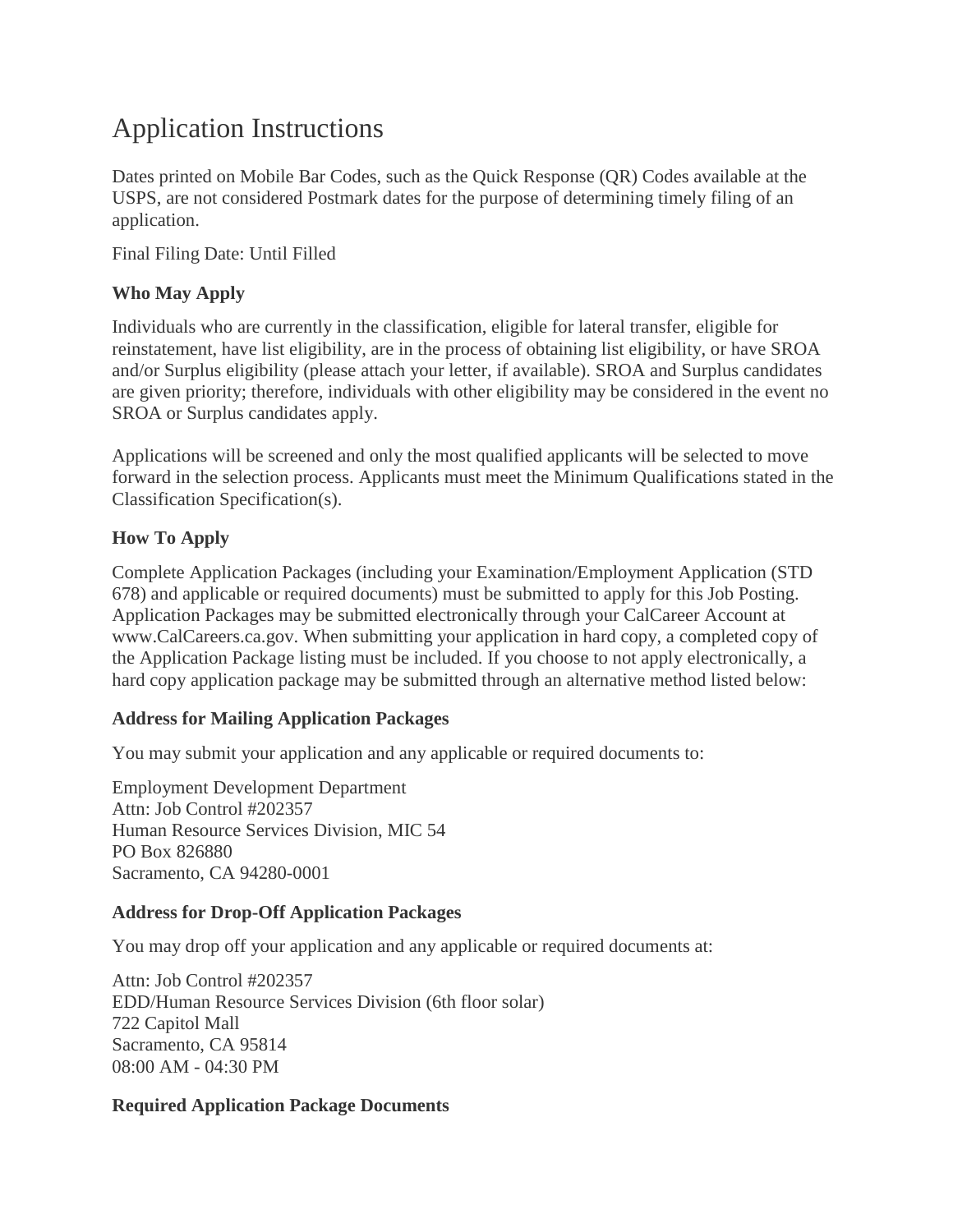The following items are required to be submitted with your application. Applicants who do not submit the required items timely may not be considered for this job:

- Current version of the State Examination/Employment Application STD Form 678 (when not applying electronically), or the Electronic State Employment Application through your Applicant Account at www.CalCareers.ca.gov. All Experience and Education relating to the Minimum Qualifications listed on the Classification Specification should be included to demonstrate how you meet the Minimum Qualifications for the position.
- Resume is optional. It may be included, but is not required.

Applicants requiring reasonable accommodations for the hiring interview process must request the necessary accommodations if scheduled for a hiring interview. The request should be made at the time of contact to schedule the interview. Questions regarding reasonable accommodations may be directed to the EEO contact listed on this job posting.

# Desirable Qualifications

In addition to evaluating each candidate's relative ability, as demonstrated by quality and breadth of experience, the following factors will provide the basis for competitively evaluating each candidate:

Ability to communicate effectively

Ability to provide courteous customer service over the telephone, via fax, email, and Internet based correspondence

Proficient with computers as required to use EDD software and input data in an efficient and effective manner

### **Benefits**

Benefit information can be found on the CalHR website, [www.calhr.ca.gov,](http://www.calhr.ca.gov/) and the CalPERS website, [www.calpers.ca.gov.](http://www.calpers.ca.gov/)

### Contact Information

The Hiring Unit Contact is available to answer questions regarding the position or application process.

**Department Website:** http://www.edd.ca.gov **Hiring Unit Contact:**  Dorothy Evans (916) 651-3073

Please direct requests for Reasonable Accommodations to the interview scheduler at the time the interview is being scheduled. You may direct any additional questions regarding Reasonable